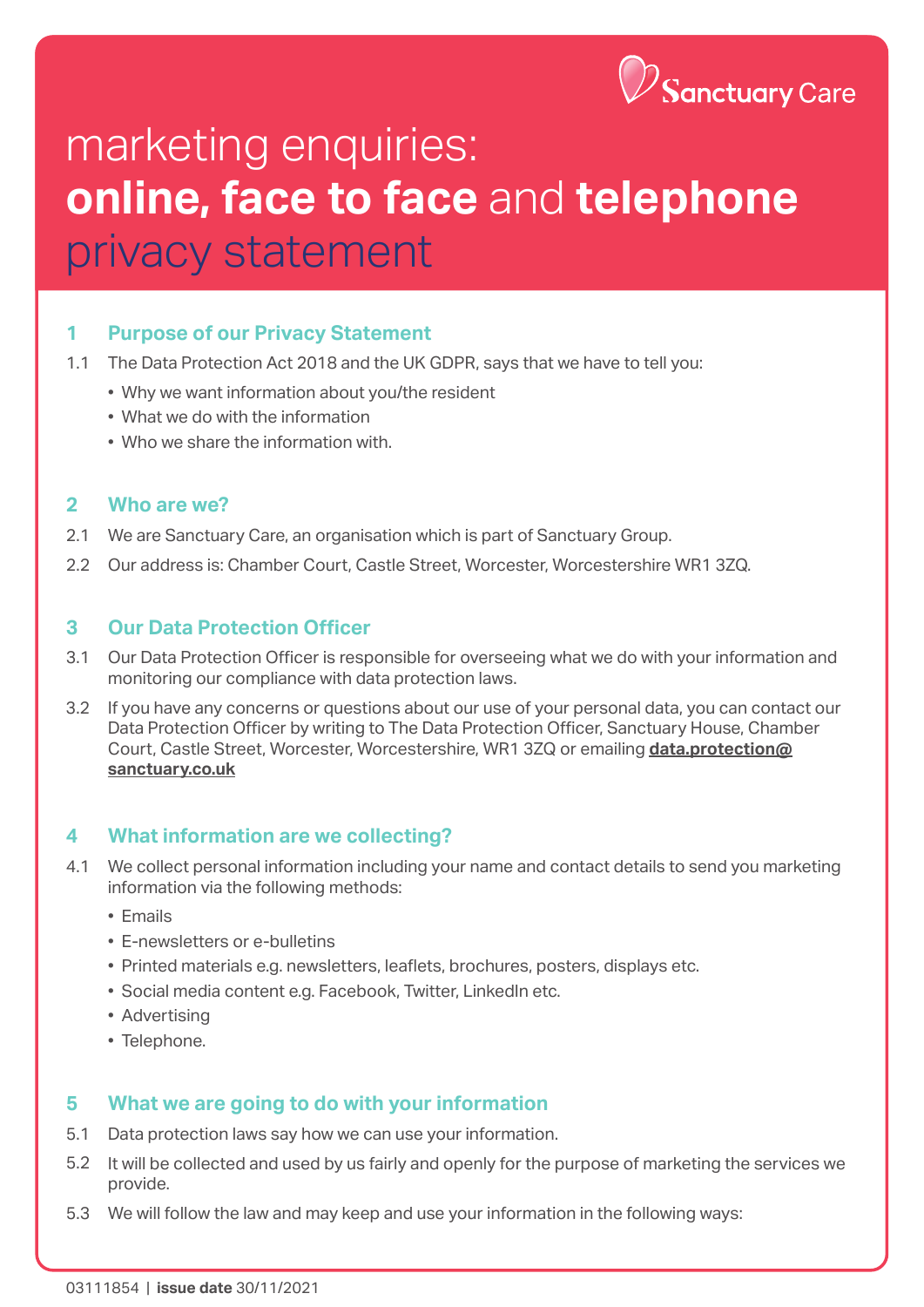- It will be collected and used by us fairly and openly for the purpose of marketing the services we provide
- It may also be used to improve the marketing materials you receive from us: we use the Flashtalking platform to create and analyse tailored online advertising. Further detail is set out below under 7.1
- It may also be used as part of market research for us to improve our services and products
- We may also use your data for profiling and automated decision-making to help us evaluate certain things about you, for example, your personal preferences and your interests, for direct marketing purposes only. Further detail is set out below.
- 5.4 You may choose to tell us about special types of personal information sensitive information to help us improve our services. Examples of this type of personal information are:
	- Health
	- Disability
	- Ethnic background.

By providing us with this information, you consent to our use of this information for this purpose.

- 5.5 Data protection laws say that we must have a "legal basis" for using your information.
- 5.6 Our legal basis for using your information for marketing purposes (your non-sensitive information and sensitive information) is that you have specifically agreed for us to use the information for this purpose.
- 5.7 You can change your mind at any time.

# **6 Sharing your information**

- 6.1 A number of different organisations make up Sanctuary Group. We will share the information with other organisations in Sanctuary Group when needed so that we can provide the best service.
- 6.2 All of the organisations in the Group will follow this Notice. You can get more information from **[www.sanctuary.co.uk/about-us](http://www.sanctuary.co.uk/about-us)**
- 6.3 We may need to share some information with our partners for the purposes you have agreed to.

We will also share information with -

- Our regulators who are permitted access to this information
- Other organisations where we have to by law share information with them.
- Our suppliers where they need the information to help us deliver our services including carehome.co.uk
- 6.4 We sometimes use other organisations to carry out consumer and market research to improve our services. This may involve sharing and processing personal data on our behalf. Where we do this, those companies are required to follow the same rules and information security requirements as us, and are not permitted to reuse the data for other purposes.

# **7 Tailored Advertising**

7.1 Sanctuary uses the Flashtalking platform to create and deliver tailored online advertising, for device recognition and to enable advertising campaign analysis, applying both cookie-based and cookieless technologies to identify and connect devices. Learn more about Flashtalking's use of data and your choices in their consumer privacy statement at **[www.flashtalking.com/consumer](http://www.flashtalking.com/consumer-privacy)[privacy](http://www.flashtalking.com/consumer-privacy)**.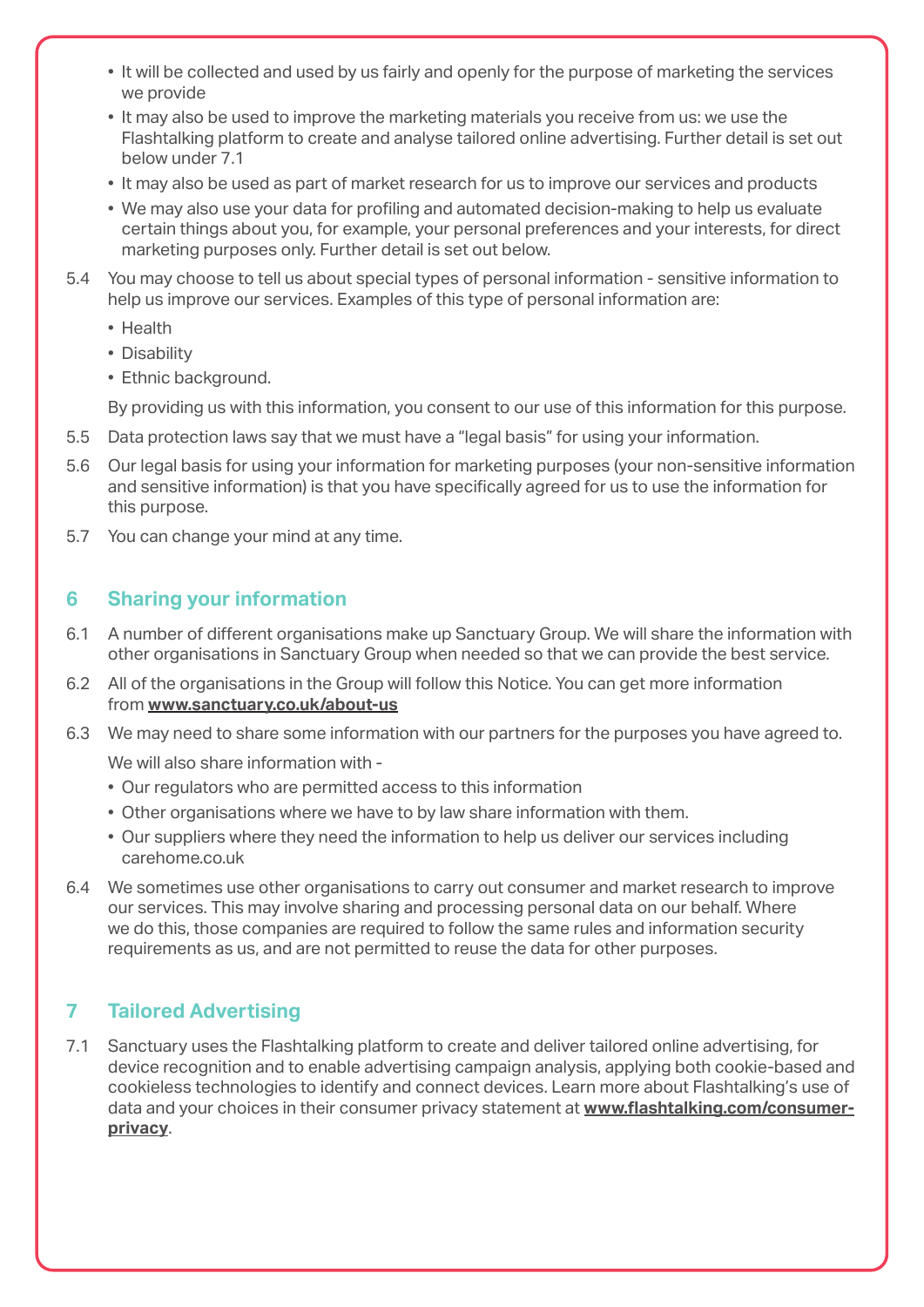## **8 Profiling**

8.1 We may lead or ask other organisations to carry out some of our consumer and market analysis to improve our marketing processes. This involves sharing personal information relating to our customers with third parties who specialise in profiling and segmenting people (putting people into groups of different types of customer, based on different kinds of information collected about them, to help us to better target our products to them). These companies match the information we give them with information they get from other sources to improve the accuracy of their analysis. We use the results of this analysis to help us target marketing and offers.

## **9 Security of your information**

- 9.1 The information that you provide will be stored securely on our systems and any hard copies of the form that you complete will be stored securely before being shredded at the appropriate time. Our security measures and procedures reflect the seriousness with which we approach security and the value we attach to your information.
- 9.2 Only relevant members of staff will access the information you provide to us, and all staff are subject to duties of confidentiality.

## **10 Can we use the information for any other purpose?**

10.1 If we want to use your information for another purpose we will let you know before we start using your information in this way.

## **11 Storing your information and deleting it**

11.1 We will keep using your information for marketing purposes as long as you continue to consent. We will review and renew consent with you regularly..

## **12 Transferring your information abroad**

- 12.1 We use a third party processor, Campaign Monitor, for some of our email campaigns and we transfer your information to Campaign Monitor for the purpose of sending e-marketing and communication emails to you. Campaign Monitor is a global business that is headquartered in Australia and uses a data centre located in the United States of America, so their processing of your personal data will involve a transfer of data outside the UK.
- 12.2 Whenever we transfer your information out of the UK in this way we ensure it is protected in the same way as it would be under UK law. Please let us know if you would like to find out more about how we protect your information when it is transferred abroad.

## **13 Your rights**

- 13.1 You have the following rights with any information we hold on the resident or you:
	- To ask to see any information we hold about you or the resident
	- To correct any mistakes or changes to the information
	- To ask us to delete information about you or the resident
	- To limit what we do with the information
	- To tell us not to use the information
	- To ask us to give some information to another person.